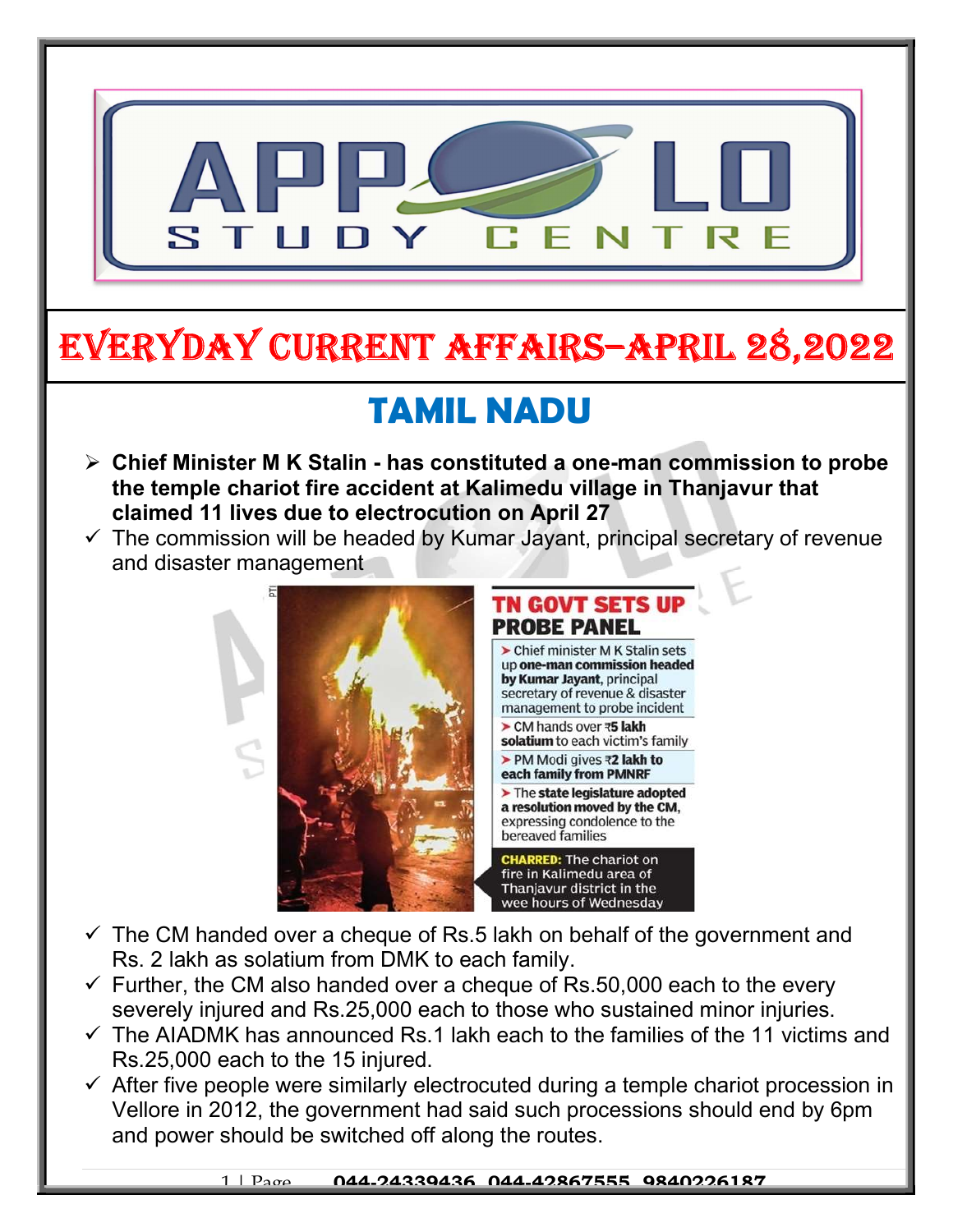- $\checkmark$  As per the government rules, officials from the departments of electricity, revenue, police, fire, and local administration should be part of festival committees, which should ensure safety protocols are followed.
- $\triangleright$  The prison department proposes to implement a new scheme titled 'Seerthirutha Siragugal'
- $\checkmark$  The initiative seeks to reform and rehabilitate prisoners and appoint social casework experts and welfare officers for central prisons and special prisons for women.
- $\checkmark$  The department is also planning to change the diet of jail inmates to ensure a supply of nutritional food as part of the rehabilitation programme
- $\checkmark$  This was announced by minister for law and prisons S Regupathy in the assembly while replying to the demand for grants on April 27
- $\checkmark$  In this regard, a committee has been constituted with senior government officials and nutrition experts from Rajiv Gandhi General Hospital as members to review the scale and pattern of diet given to prisoners.
- $\checkmark$  The committee has considered prisoners' diet patterns by comparing their existing diet to neighouring states and submitted its recommendations to the DGP of prisons and correctional service.
- $\checkmark$  The minister announced an allocation of Rs.1 crore for the reform programme.

#### NATIONAL

- $\triangleright$  On April 27, the Union Cabinet approved an additional subsidy of Rs. 40,000 crore for phosphate-based fertilizers for the upcoming kharif season (April-September)
- $\checkmark$  Accordingly, farmers will continue to get the Di-ammonium Phosphate (DAP) at the current rate and the government will bear the entire burden of the price impact due to global conditions.
- $\checkmark$  The government had earlier allocated a subsidy of Rs.21,000 crore for the first half of the year and will now spend Rs.61,000 crore towards subsidy on phosphate-based fertilizers.

| <b>ABSORBING THE PRICE IMPACT</b><br>Fertilizer subsidy over the years Figures in ₹ crore |                                                             |          |                      |  |
|-------------------------------------------------------------------------------------------|-------------------------------------------------------------|----------|----------------------|--|
| Year                                                                                      | <b>P&amp;K</b> fertilizer                                   | Urea     | <b>Total Subsidy</b> |  |
| 2019-20                                                                                   | 26,368                                                      | 57,109   | 83,477               |  |
| 2020-21                                                                                   | 38,990                                                      | 99,537   | 1,38,527             |  |
| 2021-22                                                                                   | 57,202                                                      | 1,04,982 | 1,62,184             |  |
| 2022-23                                                                                   | 60,940*                                                     | 67,187*  | 1,28,127*            |  |
|                                                                                           | *Estimates likely to go up as Urea prices have also gone up |          |                      |  |

 $\checkmark$  The hike in Nutrient Based Subsidy (NBS) is likely to push the government's fertiliser subsidy bill to around Rs. 2 lakh crore, based on current price trends.

2 | Page 044-24339436, 044-42867555, 9840226187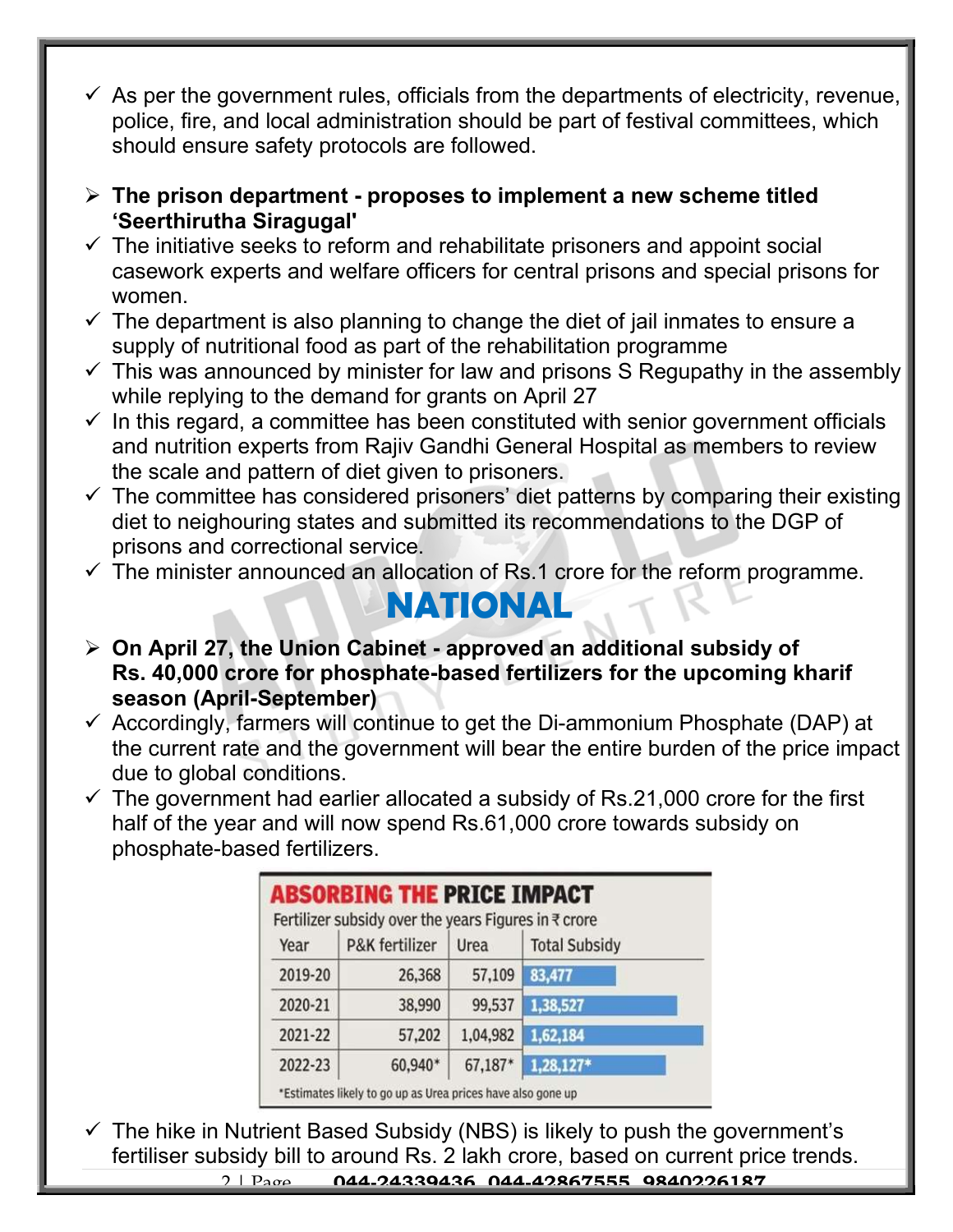- $\checkmark$  The Union government has decided to provide a subsidy of Rs.2,501 per bag on DAP instead of the existing subsidy of Rs.1,650 per bag which is a 50% increase over the last year's subsidy rates
- $\checkmark$  The subsidy on DAP has been increased five times to Rs. 2,501 per bag from Rs. 512 per bag in 2020-21
- $\checkmark$  However, the cost of DAP for Indian farmers was lower than in the neighbouring countries, the US and Brazil.
- $\checkmark$  The total NBS subsidy approved only for the upcoming kharif season is more than the total subsidy provided for both kharif and rabi season at Rs.57,000 crore.
- $\checkmark$  In the budget estimate the government had estimated the entire subsidy for P&K fertilizers for the entire year at Rs.42,000 crore.
- $\geq$  On April 27, the government approved the continuation of the flagship scheme to provide loans to street vendors under the PM Street Vendor's AtmaNirbhar Nidhi (PM SVANidhi) scheme till December 2024.
- $\checkmark$  The scheme launched after the first surge of Covid-19 is aimed at providing quick loans to street vendors to restart their business.
- $\checkmark$  The scheme was originally planned till March 2022.
- $\checkmark$  Through the scheme, affordable subsidised collateral-free loans are being facilitated to the street vendors.
- $\checkmark$  The scheme had envisaged to facilitate loans for an amount of  $\check{\xi}$ 5,000 crore.

### SUPREME COURT VERDICT

 $\triangleright$  On April 27, the Supreme Court - asked the Union government why it cannot release A.G. Perarivalan who has served 31 years of his life term in the Rajiv Gandhi assassination case, as the court has granted similar relief to many other convicts.



- $\checkmark$  A bench of Justices L Nageswara Rao and B R Gavai held that the TN governor has no authority to refer the pardon plea of AG Perarivalan to President, as it is against the federal structure of the country
- $\checkmark$  The bench was hearing a petition filed by Perarivalan seeking release from the prison based on the recommendation made by the Tamil Nadu government.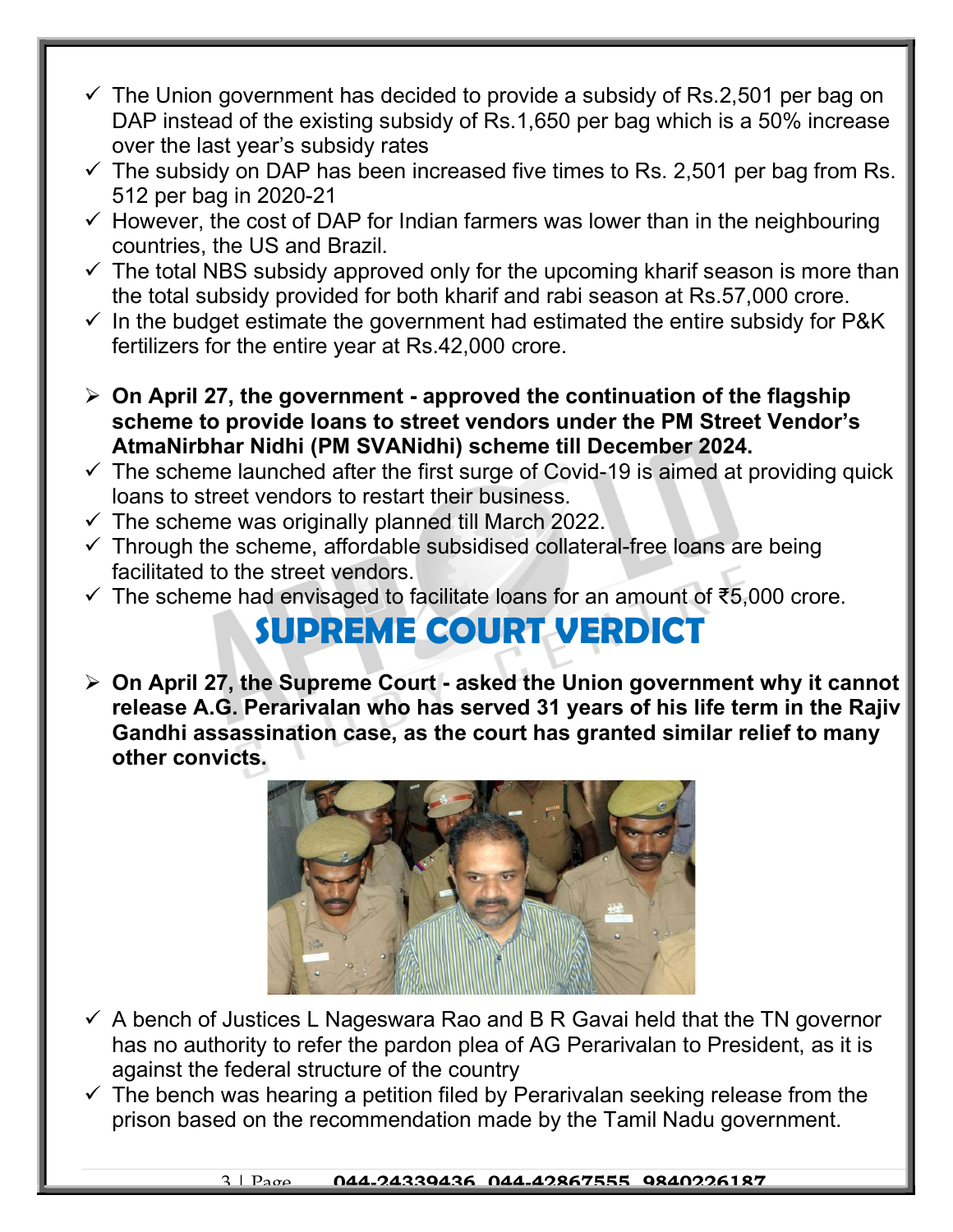- $\checkmark$  At the outset of hearing, the bench said that the court could pass order for his release without deciding the issue on whether the President or the governor is competent authority in this case
- $\checkmark$  Perarivalan was among seven persons convicted by a Special TADA [Terrorist] and Disruptive Activities (Prevention) Act] court for being part of the conspiracy to assassinate former PM Rajiv Gandhi on May 21, 1991.
- $\checkmark$  His role was limited to supplying the battery used in the bomb that led to the tragic incident.
- $\checkmark$  Perarivalan was arrested in June 1991 and his death sentence was commuted to life by the Supreme Court on February 18, 2014.
- $\checkmark$  The convict submitted a mercy plea under Article 161 to the Tamil Nadu governor on December 30, 2015 and had approached the top court in 2016 over the delay to decide on his clemency.
- $\checkmark$  The Supreme Court in September 2018 asked the governor to decide the pardon plea "as he deemed fit".
- $\checkmark$  The state government in the same month had recommended to the governor to remit the sentence of all the seven convicts and release the convict forthwith.
- $\checkmark$  The governor after a gap of more than three years, decided on January 25, 2021 to refer the matter to the President, who is the competent authority to take a call on the mercy plea.
- $\checkmark$  On March 9, 2022, the Supreme Court had granted interim bail to Perarivalan while imposing several conditions and taking into account he had spent over 30 years in prison.
- $\checkmark$  Recently, files on the early release of seven Rajiv Gandhi assassination convicts were referred to the President by Governor RN Ravi.

### INTERNATIONAL

- $\triangleright$  China has recorded its first human infection with the H3N8 strain of bird flu, which has low risk of spread among people.
- $\checkmark$  The variant was found in a four-year old boy from the central province of Henan province who showed fever and other symptoms on April 5
- $\checkmark$  The child had been in contact with chickens and crows raised at his home.
- $\checkmark$  The H3N8 variant is common in horses and dogs and has even been found in seals, but not in humans
- $\checkmark$  According to whole genome sequence analysis, the H3N8 virus in this human case is a re-assortant, with genes from viruses that have been detected previously in poultry and wild birds
- $\checkmark$  Its implication in the 1889 influenza pandemic, known as the Russian flu, was "a major concern for the risk of the virus".
- $\checkmark$  China's huge populations of both farmed and wild birds of many species provide an ideal environment for avian viruses to mix and mutate.
- $\checkmark$  Some sporadically infect people, usually those who work with poultry.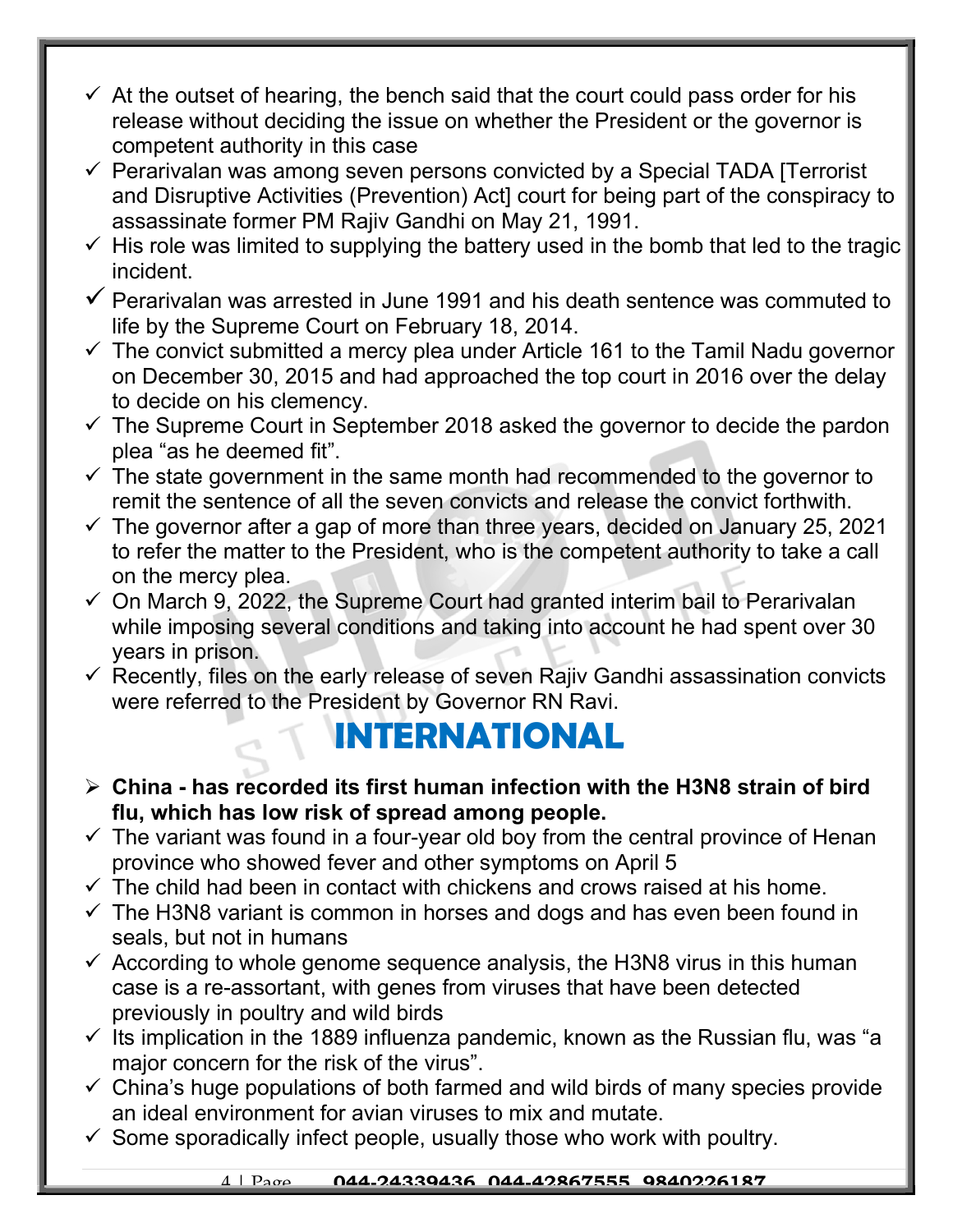- $\checkmark$  Last year, China reported first human case of H10N3.
- $\triangleright$  Nepal banned imported liquor, playing cards and nearly a dozen other "nonessential" goods to address the country's widening trade deficit and declining foreign currency reserves.
- $\checkmark$  Falling remittances and tourism earnings, along with a blowout budget deficit, have severely affected Nepal's fiscal position during the Covid-19 pandemic.
- $\checkmark$  The central bank has said reserves are only sufficient to cover just over six months of imports, down from 10 months in mid-2021.
- $\checkmark$  A commerce ministry directive announced prohibitions on the import of several items including diamonds, large televisions, expensive mobile phones and tobacco until July.
- $\checkmark$  The ban also banned imports of toys and playing cards.
- $\checkmark$  To conserve fuel, the government said that it would reduce the work week from five-and-a-half days to five.
- $\checkmark$  Nepal's trade deficit rose by nearly 34.5% on-year to \$9.35 billion in mid-March, while forex reserves have fallen below \$10 billion.

## APPOINTMENTS

 Former PM Benazir Bhutto's son and Pakistan People's Party chairman Bilawal Bhutto Zardari - took oath as Pakistan's new foreign minister on April 27



- $\checkmark$  President Arif Alvi administered the oath in the presence of the PM Sharif at a ceremony that was attended by cabinet members and senior politicians
- $\checkmark$  Bilawal Bhutto-Zardari becomes one of the world's youngest and the youngest foreign minister in Pakistan at 33 years, seven months, and six days of age
- $\checkmark$  Ex-prime minister Zulfikar Ali Bhutto was 35 years, five months, and ten days old when he was sworn in as the foreign minister, while Hina Rabbani Khar was 33 years, eight months, and one day old.
- $\checkmark$  It is for the first time when Oxford-educated Bilawal has been given a key post in the government and assigned the key portfolio of foreign minister of the country.